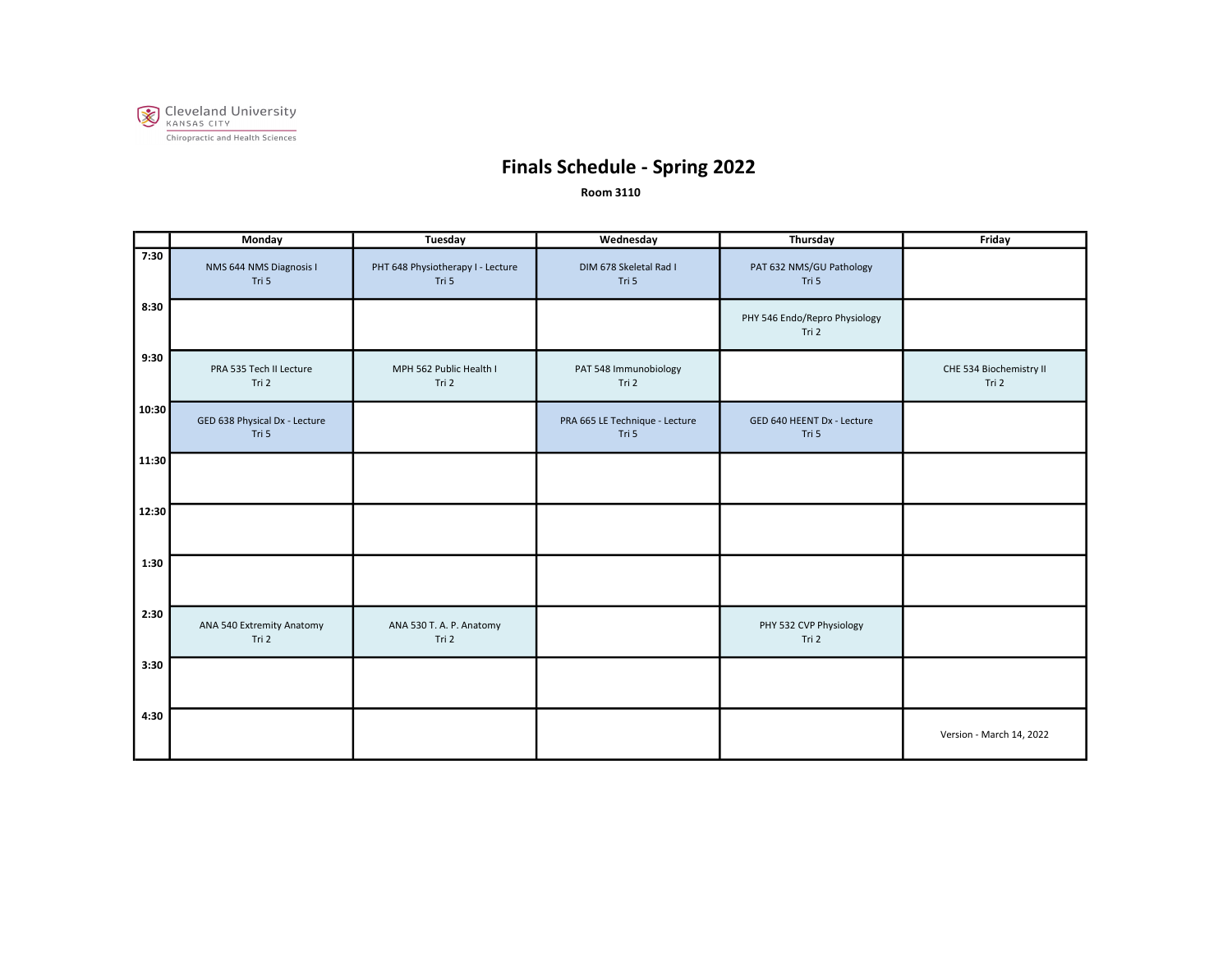

|       | <b>Monday</b>                      | Tuesday                                        | Wednesday                                 | Thursday                                   | Friday                            |
|-------|------------------------------------|------------------------------------------------|-------------------------------------------|--------------------------------------------|-----------------------------------|
| 7:30  | <b>ACS 716 Pediatrics</b><br>Tri 8 | DIM 738 Advanced Imaging<br>Tri 8              | <b>ACS 718 Geriatrics</b><br>Tri 8        | <b>GED 730 Clinical Nutrition</b><br>Tri 8 | PRI 740 Research Methods<br>Tri 8 |
| 8:30  | PRI 612 History of Chiro<br>Tri 1  | PRI 510 Phil & Sci of Chiropractic<br>Tri 1    | PHY 506 Cell Physiology<br>Tri 1          | CHE 508 Biochemistry I<br>Tri 1            | ANA 504 Spinal Anatomy<br>Tri 1   |
| 9:30  |                                    |                                                |                                           |                                            |                                   |
| 10:30 |                                    |                                                |                                           |                                            |                                   |
| 11:30 | <b>ACS 742 Toxicology</b><br>Tri 8 | <b>GED 734 Differential Diagnosis</b><br>Tri 8 | <b>ACS 735 Chiro Business II</b><br>Tri 8 | ACS 748 Psychology<br>Tri 8                |                                   |
| 12:30 | ANA 500 Embryology<br>Tri 1        | ANA 514 Histology<br>Tri 1                     | ANA 502 Systemic Anatomy<br>Tri 1         |                                            |                                   |
| 1:30  |                                    |                                                |                                           |                                            |                                   |
| 2:30  |                                    |                                                |                                           |                                            |                                   |
| 3:30  |                                    |                                                |                                           |                                            |                                   |
| 4:30  |                                    |                                                |                                           |                                            | Version - March 14, 2022          |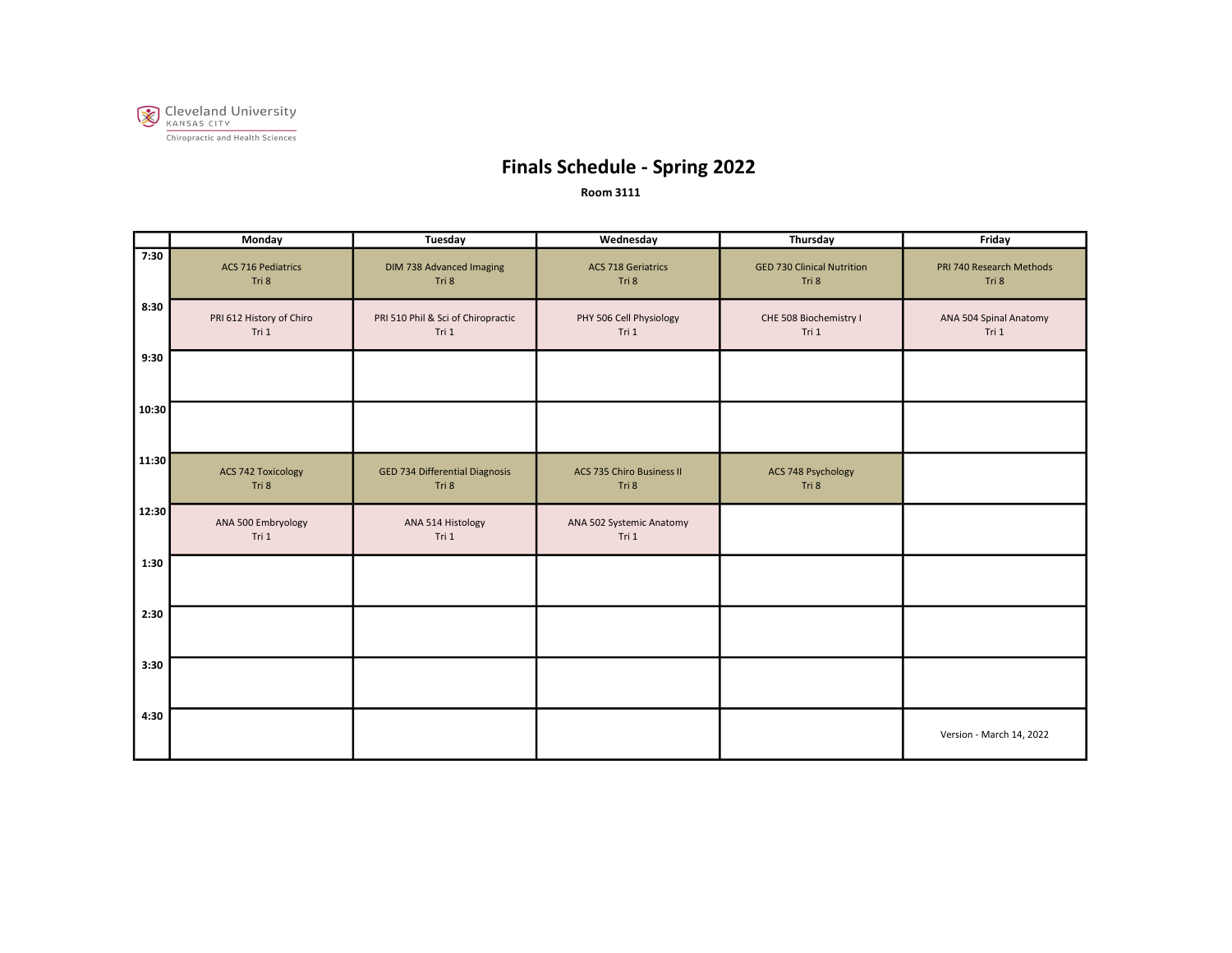

|       | Monday                             | Tuesday                             | Wednesday                                  | Thursday                               | Friday                            |
|-------|------------------------------------|-------------------------------------|--------------------------------------------|----------------------------------------|-----------------------------------|
| 7:30  |                                    | ACS 712 OB/GYN<br>Tri 7             |                                            |                                        | ACS 725 Chiro Business I<br>Tri 7 |
| 8:30  | PRA 625 Tech IV - Lecture<br>Tri 4 | DIM 518 Normal Rad Anatomy<br>Tri 4 | MPH 626 Wellness Care & Clin Prac<br>Tri 4 | PRA 655 UE Tech - Lecture<br>Tri 4     | PAT 606 CVP-GI Pathology<br>Tri 4 |
| 9:30  | GED 664 GI/GU Diagnosis<br>Tri 7   | ACS 694 Emergency Methods<br>Tri 7  | PRI 706 Clin App of Chiro Theory<br>Tri 7  |                                        |                                   |
| 10:30 |                                    |                                     |                                            | ACS 720 Dermatology<br>Tri 7           | PRA 710 Chiro Case Mgmt<br>Tri 7  |
| 11:30 |                                    |                                     |                                            | MPH 604 Microbiology II<br>Tri 4       |                                   |
| 12:30 | PHY 602 Neurophysiology<br>Tri 4   |                                     | ANA 600 Neuroanatomy<br>Tri 4              |                                        |                                   |
| 1:30  | DIM 726 X-Ray Physics<br>Tri 7     |                                     |                                            |                                        |                                   |
| 2:30  |                                    |                                     |                                            | DIM 702 Soft Tissue Radiology<br>Tri 7 |                                   |
| 3:30  |                                    |                                     |                                            |                                        |                                   |
| 4:30  |                                    |                                     |                                            |                                        | Version - March 14, 2022          |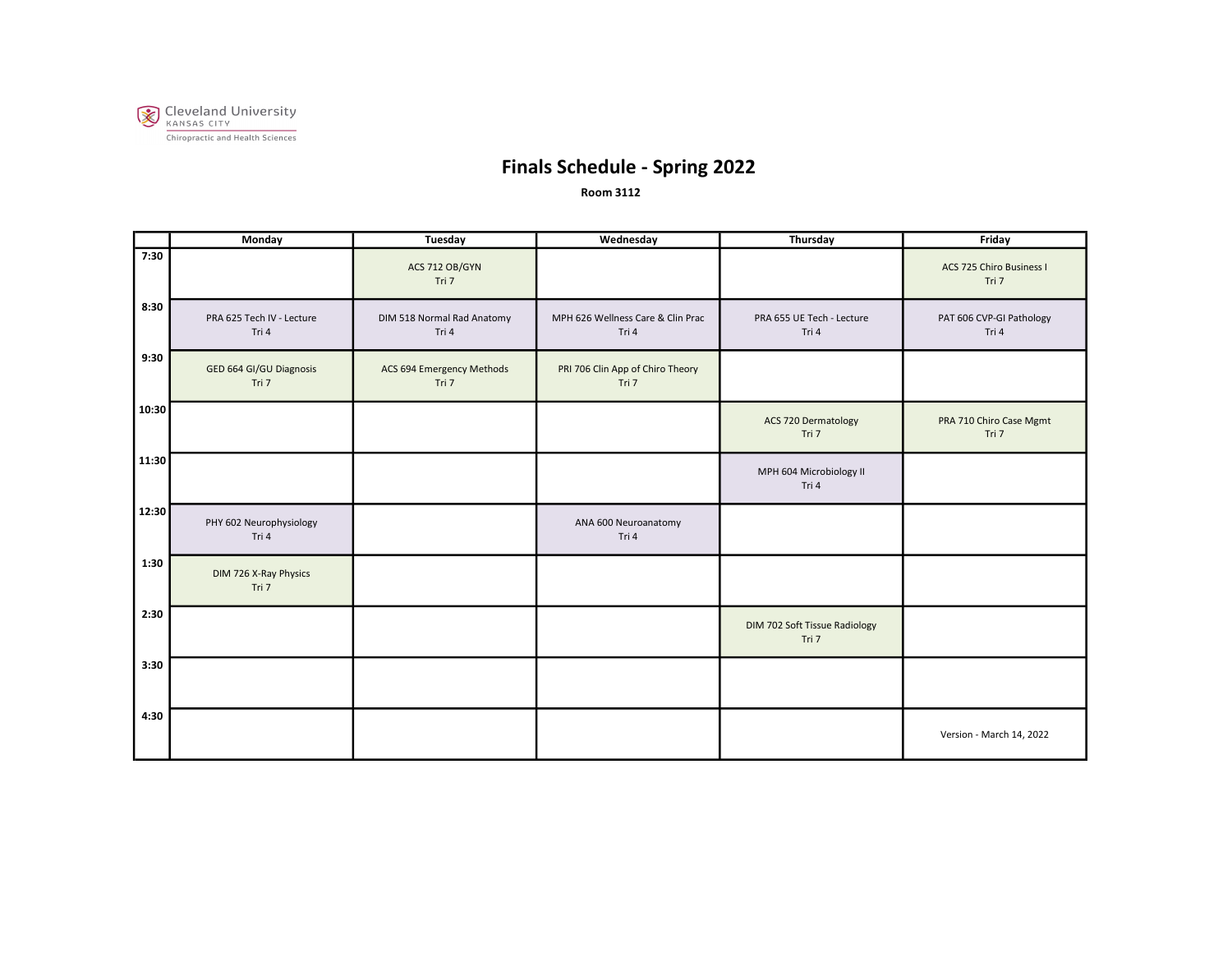

|       | Monday                                   | <b>Tuesday</b>                              | Wednesday                             | Thursday                                | Friday                              |
|-------|------------------------------------------|---------------------------------------------|---------------------------------------|-----------------------------------------|-------------------------------------|
| 7:30  | ANA 566 Head/Neck Anatomy<br>Tri 3       | MPH 616 Public Health II<br>Tri 3           | PHY 560 Renal/Digestive Phys<br>Tri 3 | <b>CHE 568 Basic Nutrition</b><br>Tri 3 | MPH 570 Microbiology I<br>Tri 3     |
| 8:30  | DIM 700 Skeletal Rad II<br>Tri 6         | PRA 692 CFA - Lecture<br>Tri 6              |                                       |                                         | NMS 670 NMS Diagnosis II<br>Tri 6   |
| 9:30  |                                          |                                             |                                       | GED 636 Clinical Lab Dx<br>Tri 6        |                                     |
| 10:30 |                                          |                                             |                                       |                                         |                                     |
| 11:30 | PRA 645 Soft Tissue Methods<br>Tri 6     | PAT 572 General Pathology<br>Tri 3          | PRA 545 Tech III - Lecture<br>Tri 3   |                                         | NMS 676 Clinical Neurology<br>Tri 6 |
| 12:30 | PRI 550 Intro to Research<br>Tri 3       |                                             |                                       |                                         |                                     |
| 1:30  | DIM 736 X-Ray Case Presentation<br>Tri 9 | PHT 688 Physiotherapy II - Lecture<br>Tri 6 | GED 660 CPE Diagnosis<br>Tri 6        |                                         |                                     |
| 2:30  |                                          |                                             |                                       |                                         |                                     |
| 3:30  |                                          |                                             |                                       |                                         |                                     |
| 4:30  |                                          |                                             |                                       |                                         | Version - March 14, 2022            |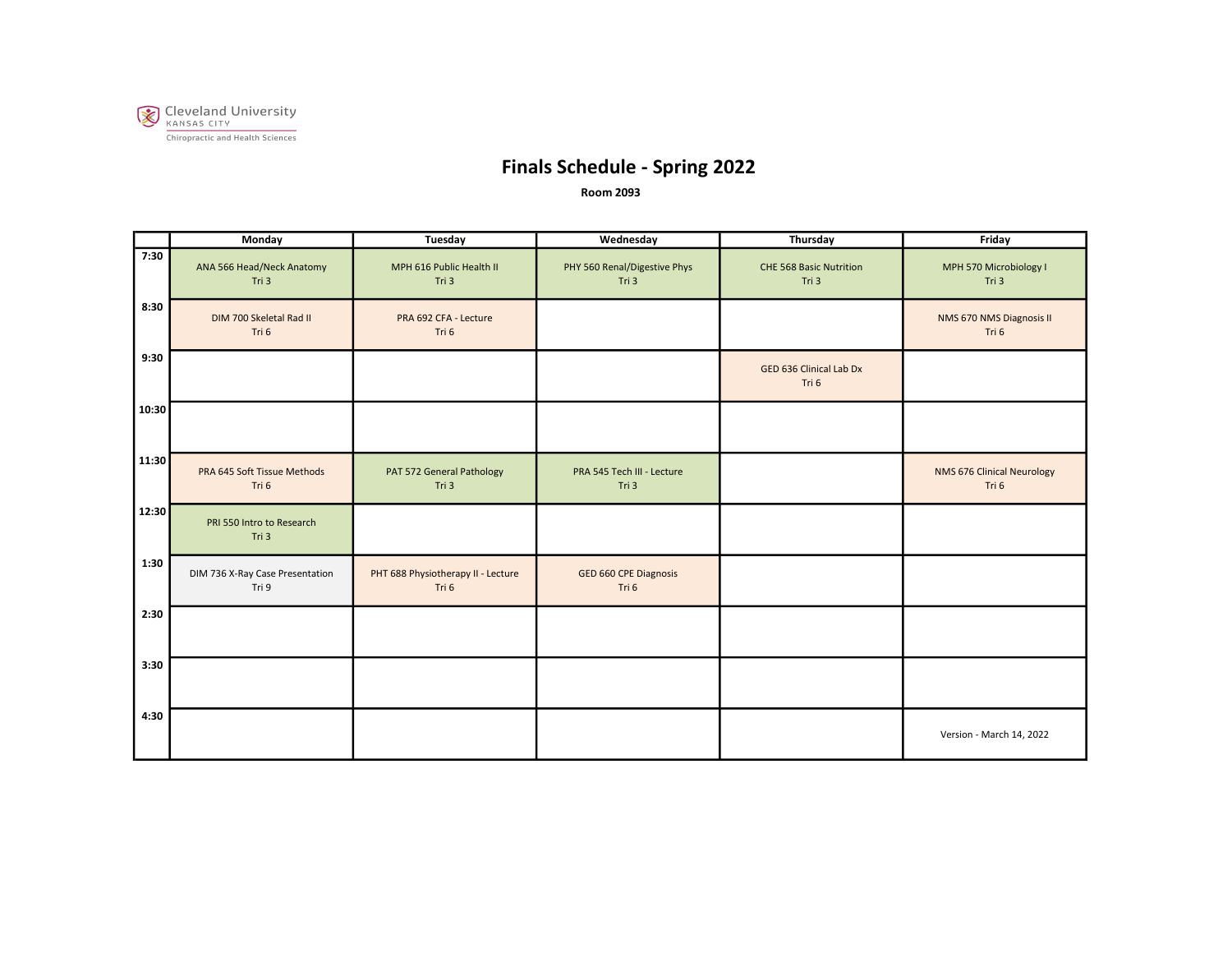

|       | Monday | Tuesday                                            | Wednesday                                                     | Thursday                                           | Friday                   |
|-------|--------|----------------------------------------------------|---------------------------------------------------------------|----------------------------------------------------|--------------------------|
| 7:30  |        |                                                    |                                                               |                                                    |                          |
| 8:30  |        |                                                    | NMS 670 NMS Dx II - LAB                                       |                                                    |                          |
| 9:30  |        |                                                    | Tri 6<br>Room 1045                                            |                                                    |                          |
| 10:30 |        |                                                    | (Refer to practical pairings list for<br>scheduled exam time) |                                                    |                          |
| 11:30 |        |                                                    |                                                               |                                                    |                          |
| 12:30 |        | PRA 625 - Tech IV Lab Exam                         |                                                               | PRA 525 Tech I Lab                                 |                          |
| 1:30  |        | Room 1045<br>(Refer to practical pairings list for |                                                               | Room 1045<br>(Refer to practical pairings list for |                          |
| 2:30  |        | scheduled exam time)                               |                                                               | scheduled exam time)                               |                          |
| 3:30  |        |                                                    |                                                               |                                                    |                          |
| 4:30  |        |                                                    |                                                               |                                                    | Version - March 14, 2022 |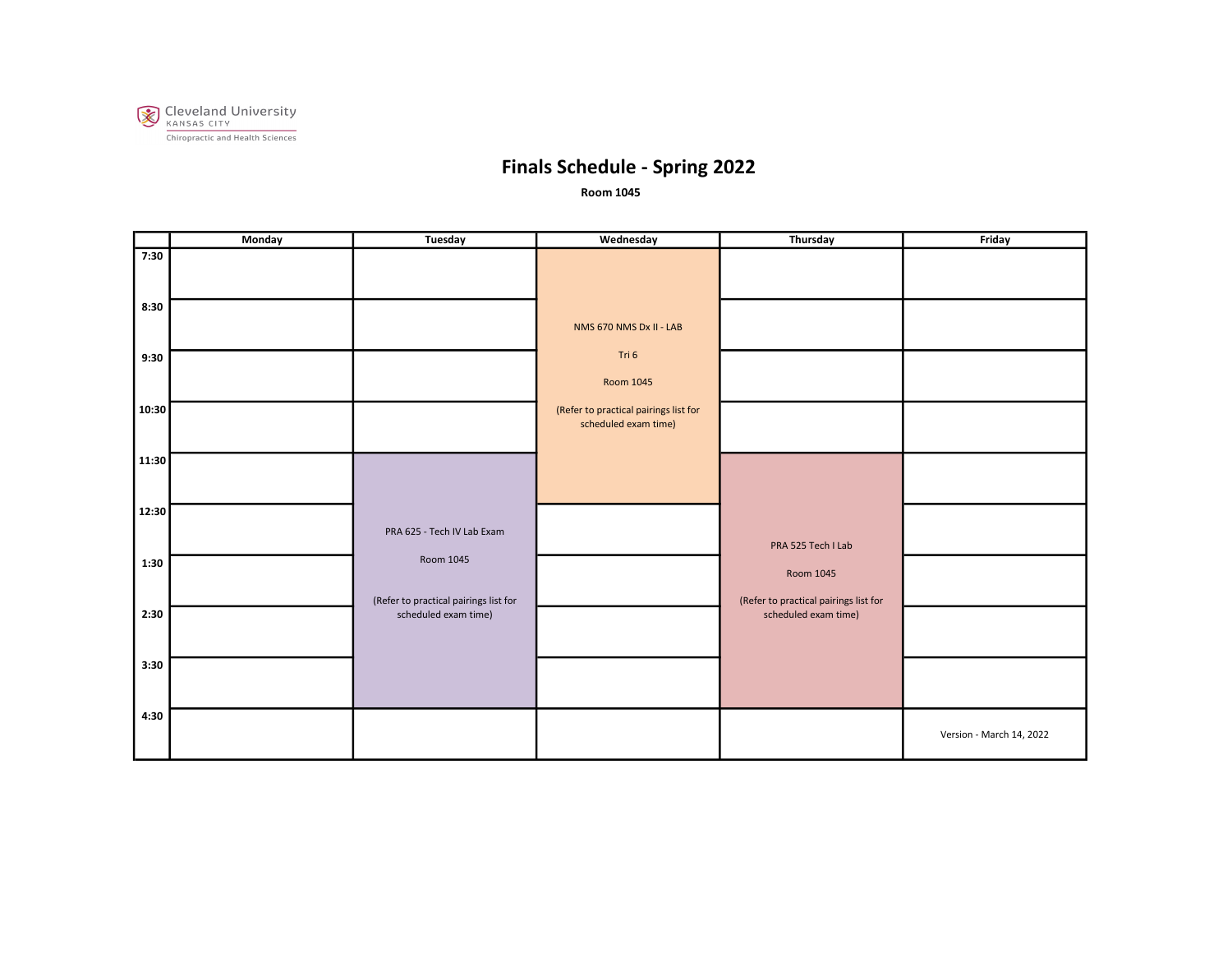

|       | Monday | Tuesday | Wednesday | Thursday | Friday                   |
|-------|--------|---------|-----------|----------|--------------------------|
| 7:30  |        |         |           |          |                          |
| 8:30  |        |         |           |          |                          |
| 9:30  |        |         |           |          |                          |
| 10:30 |        |         |           |          |                          |
| 11:30 |        |         |           |          |                          |
| 12:30 |        |         |           |          |                          |
| 1:30  |        |         |           |          |                          |
| 2:30  |        |         |           |          |                          |
| 3:30  |        |         |           |          |                          |
| 4:30  |        |         |           |          | Version - March 14, 2022 |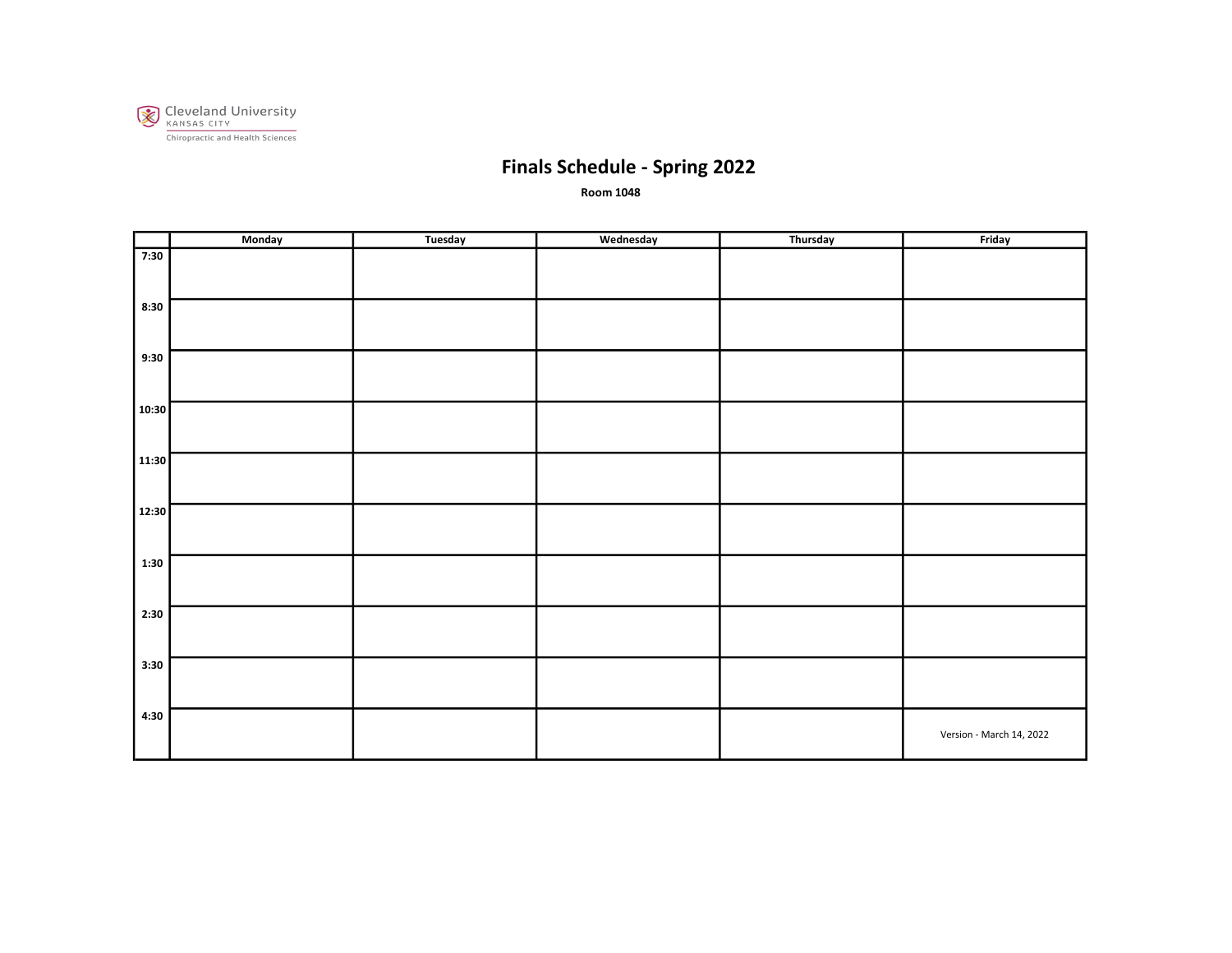

|       | Monday | Tuesday                                                   | Wednesday | Thursday | Friday                   |
|-------|--------|-----------------------------------------------------------|-----------|----------|--------------------------|
| 7:30  |        |                                                           |           |          |                          |
| 8:30  |        |                                                           |           |          |                          |
|       |        |                                                           |           |          |                          |
| 9:30  |        |                                                           |           |          |                          |
|       |        |                                                           |           |          |                          |
| 10:30 |        |                                                           |           |          |                          |
| 11:30 |        |                                                           |           |          |                          |
|       |        |                                                           |           |          |                          |
| 12:30 |        |                                                           |           |          |                          |
| 1:30  |        | DIM 728 X-Ray Procedures Lab                              |           |          |                          |
|       |        | <b>Room 2080</b><br>(Refer to practical pairings list for |           |          |                          |
| 2:30  |        | scheduled exam time)                                      |           |          |                          |
|       |        |                                                           |           |          |                          |
| 3:30  |        |                                                           |           |          |                          |
| 4:30  |        |                                                           |           |          | Version - March 14, 2022 |
|       |        |                                                           |           |          |                          |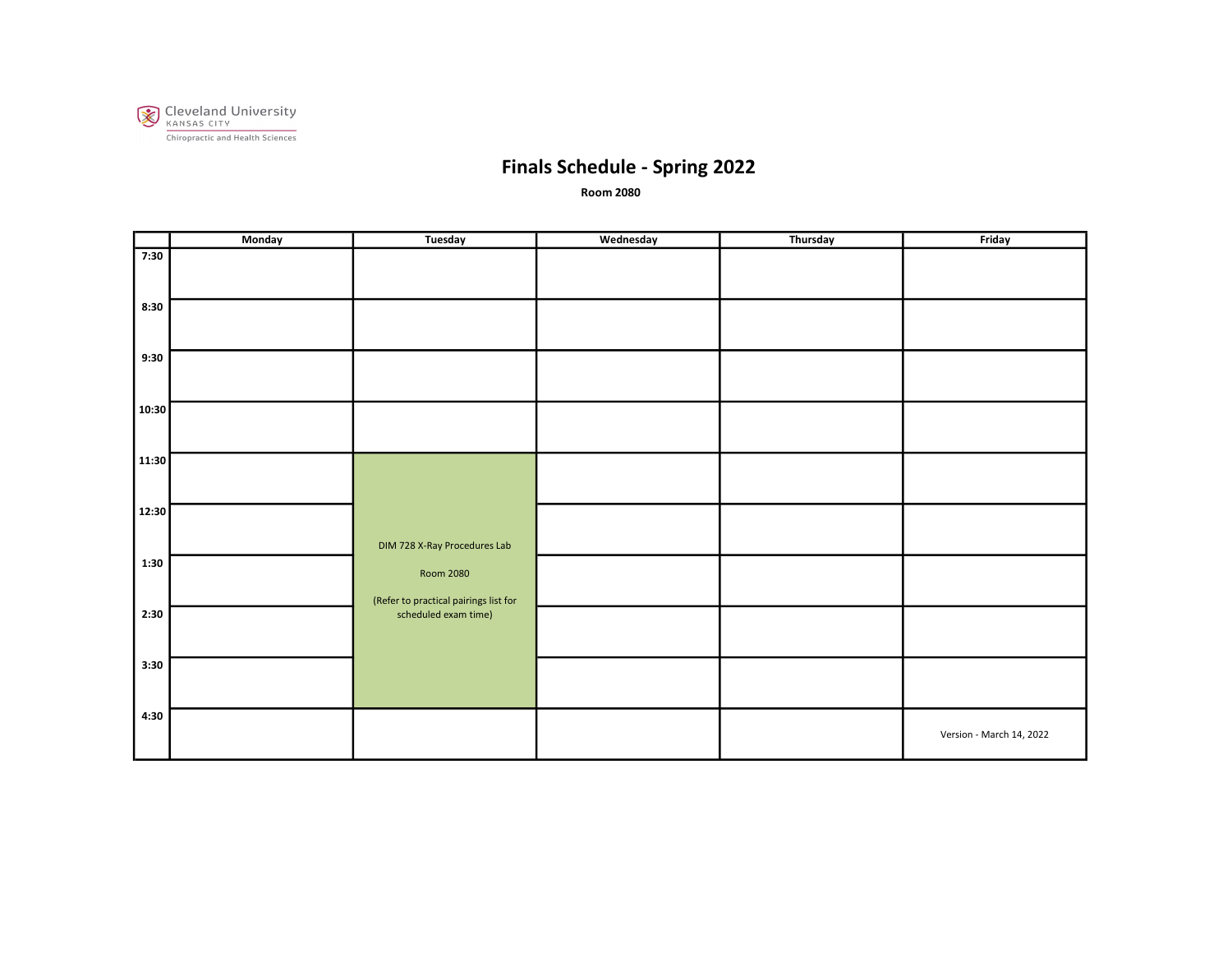

|       | Monday | Tuesday | Wednesday                                                     | Thursday                                                      | Friday                   |
|-------|--------|---------|---------------------------------------------------------------|---------------------------------------------------------------|--------------------------|
| 7:30  |        |         |                                                               |                                                               |                          |
| 8:30  |        |         |                                                               |                                                               |                          |
| 9:30  |        |         |                                                               |                                                               |                          |
| 10:30 |        |         |                                                               |                                                               |                          |
| 11:30 |        |         |                                                               | PRA 535 Tech II Lab<br>Room 3080                              |                          |
| 12:30 |        |         | PRA 535 Tech II Lab                                           | (Refer to practical pairings list for<br>scheduled exam time) |                          |
| 1:30  |        |         | Room 3080                                                     |                                                               |                          |
| 2:30  |        |         | (Refer to practical pairings list for<br>scheduled exam time) |                                                               |                          |
| 3:30  |        |         |                                                               |                                                               |                          |
| 4:30  |        |         |                                                               |                                                               | Version - March 14, 2022 |